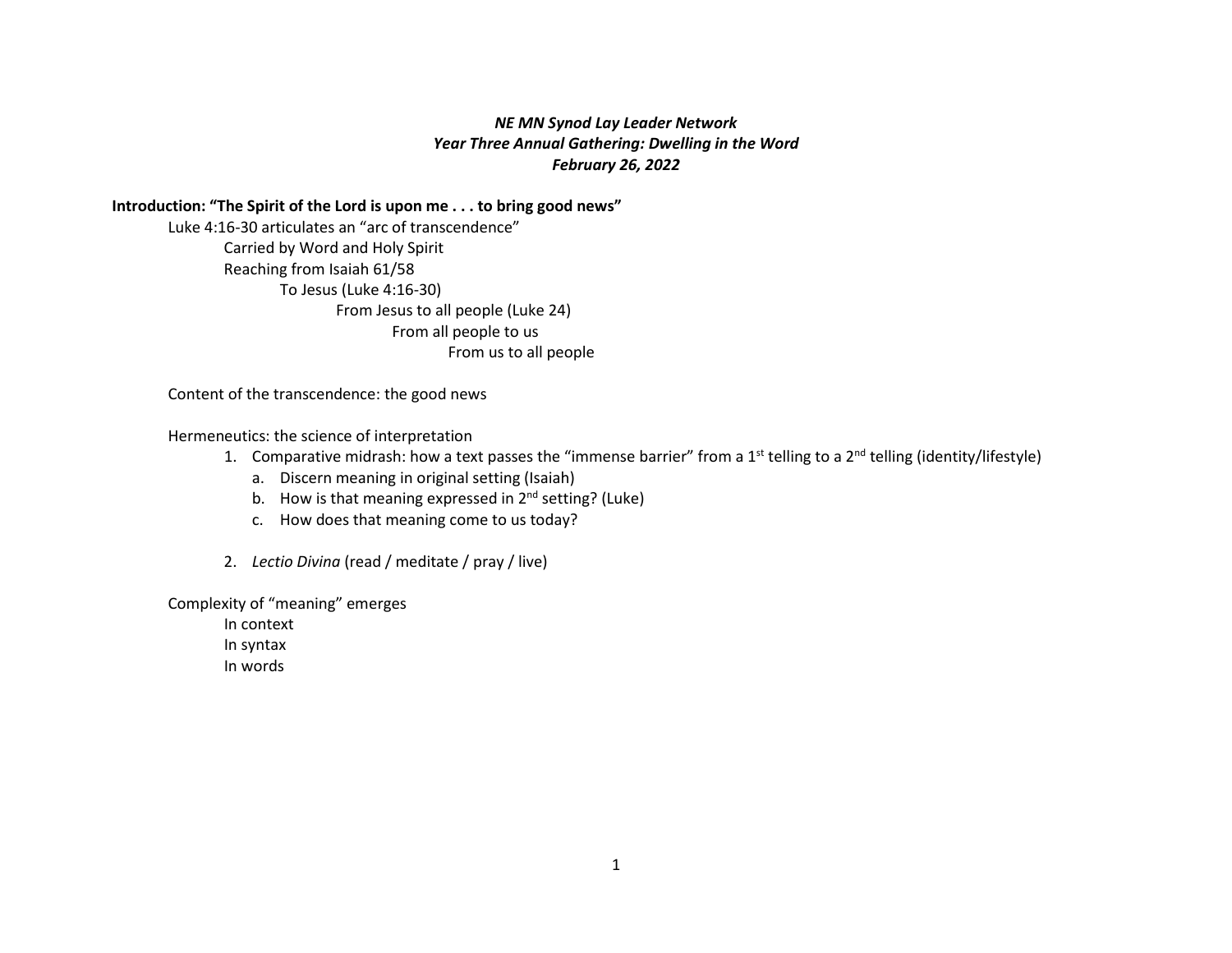### **Luke 4:16-30: Setting of Luke**

 $16$  When he came to Nazareth, where he had been brought up, he went to the synagogue on the sabbath day, as was his custom. He stood up to read, <sup>17</sup> and the scroll of the prophet Isaiah was given to him. He unrolled the scroll and found the place where it was written: 18"The Spirit of the Lord is upon me, and the spirit of the Lord is upon me, and the spirit of the Lord is upon me, because he has anointed me to bring good news to the poor. He has sent me to proclaim release to the captives and recovery of sight to the blind, to let the oppressed go free, **https://www.fileson.com/intervalsed** [Isaiah 58:6]  $19$  to proclaim the year of the Lord's favor." [Isaiah 61:2]

<sup>20</sup> And he rolled up the scroll, gave it back to the attendant, and sat down. The eyes of all in the synagogue were fixed on him. <sup>21</sup> Then he began to say to them, "Today this scripture has been fulfilled in your hearing."

<sup>22</sup> All spoke well of him and were amazed at the gracious words that came from his mouth. They said, "Is not this Joseph's son?" <sup>23</sup> He said to them, "Doubtless you will quote to me this proverb, 'Doctor, cure yourself!' And you will say, 'Do here also in your hometown the things that we have heard you did at Capernaum.' " <sup>24</sup> And he said, "Truly I tell you, no prophet is accepted in the prophet's hometown. <sup>25</sup> But the truth is, there were many widows in Israel in the time of Elijah, when the heaven was shut up three years and six months, and there was a severe famine over all the land; <sup>26</sup> yet Elijah was sent to none of them except to a widow at Zarephath in Sidon. <sup>27</sup> There were also many lepers in Israel in the time of the prophet Elisha, and none of them was cleansed except Naaman the Syrian." <sup>28</sup> When they heard this, all in the synagogue were filled with rage. <sup>29</sup> They got up, drove him out of the town, and led him to the brow of the hill on which their town was built, so that they might hurl him off the cliff. <sup>30</sup> But he passed through the midst of them and went on his way. (NRSV)

#### **Isaiah 61:1-4: Setting of 3 Isaiah**

The spirit of the Lord GOD is upon me, because the LORD has anointed me; he has sent me to bring good news to the oppressed,

to bind up the brokenhearted, to proclaim liberty to the captives, and release to the prisoners;

 $<sup>2</sup>$  to proclaim the year of the LORD's favor, and the day of vengeance of our God; to comfort all who mourn;</sup>

 $3$  to provide for those who mourn in Zion-- to give them a garland instead of ashes, the oil of gladness instead of mourning,

the mantle of praise instead of a faint spirit. They will be called oaks of righteousness, the planting of the LORD, to display his glory.

<sup>4</sup> They shall build up the ancient ruins, they shall raise up the former devastations; they shall repair the ruined cities, the devastations of many generations.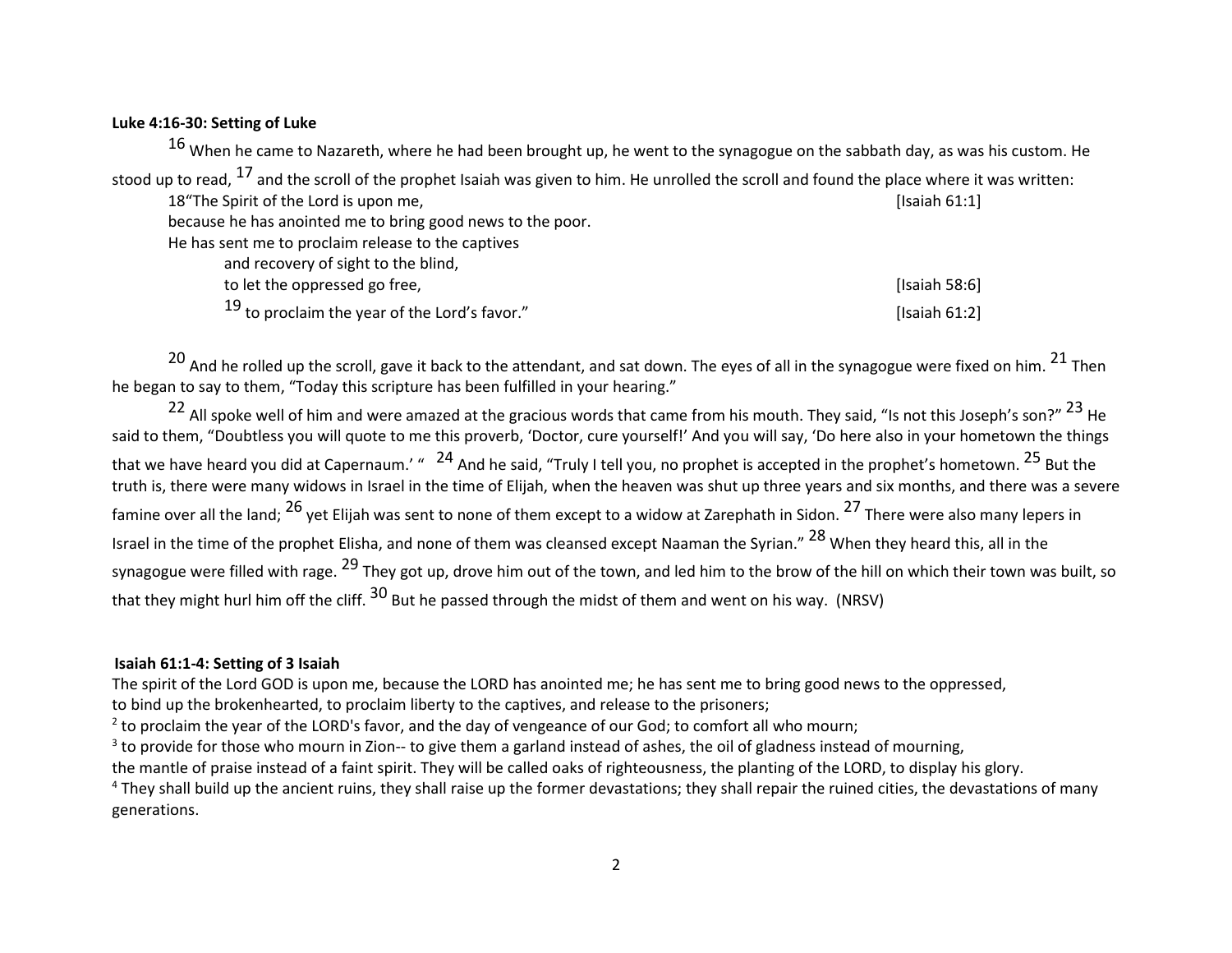## **Isaiah 58:1-14: Setting of 3 Isaiah**

Shout out, do not hold back! Lift up your voice like a trumpet! Announce to my people their rebellion, to the house of Jacob their sins. <sup>2</sup> Yet day after day they seek me and delight to know my ways, as if they were a nation that practiced righteousness and did not forsake the ordinance of their God; they ask of me righteous judgments, they delight to draw near to God.

<sup>3</sup> "Why do we fast, but you do not see? Why humble ourselves, but you do not notice?"

Look, you serve your own interest on your fast day, and oppress all your workers.

<sup>4</sup> Look, you fast only to quarrel and to fight and to strike with a wicked fist. Such fasting as you do today will not make your voice heard on high.

<sup>5</sup> Is such the fast that I choose, a day to humble oneself? Is it to bow down the head like a bulrush, and to lie in sackcloth and ashes? Will you call this a fast, a day **acceptable** to the LORD?

 $6$  Is not this the fast that I choose:

to loose the bonds of injustice, to undo the thongs of the yoke,

to let the **oppressed** go free, and to break every yoke?

 $<sup>7</sup>$  Is it not to share your bread with the hungry, and bring the homeless poor into your house;</sup>

when you see the naked, to cover them, and not to hide yourself from your own kin?

<sup>8</sup> Then your light shall break forth like the dawn, and your healing shall spring up quickly;

your vindicator shall go before you, the glory of the LORD shall be your rear guard.

<sup>9</sup> Then you shall call, and the LORD will answer; you shall cry for help, and he will say, Here I am.

If you remove the yoke from among you, the pointing of the finger, the speaking of evil,

 $10$  if you offer your food to the hungry and satisfy the needs of the afflicted,

then your light shall rise in the darkness and your gloom be like the noonday.

 $11$  The LORD will guide you continually, and satisfy your needs in parched places,

and make your bones strong; and you shall be like a watered garden, like a spring of water, whose waters never fail.

 $12$  Your ancient ruins shall be rebuilt; you shall raise up the foundations of many generations;

you shall be called the repairer of the breach, the restorer of streets to live in.

 $13$  If you refrain from trampling the sabbath, from pursuing your own interests on my holy day;

if you call the sabbath a delight and the holy day of the LORD honorable;

if you honor it, not going your own ways, serving your own interests, or pursuing your own affairs;

 $14$  then you shall take delight in the LORD, and I will make you ride upon the heights of the earth;

I will feed you with the heritage of your ancestor Jacob, for the mouth of the LORD has spoken.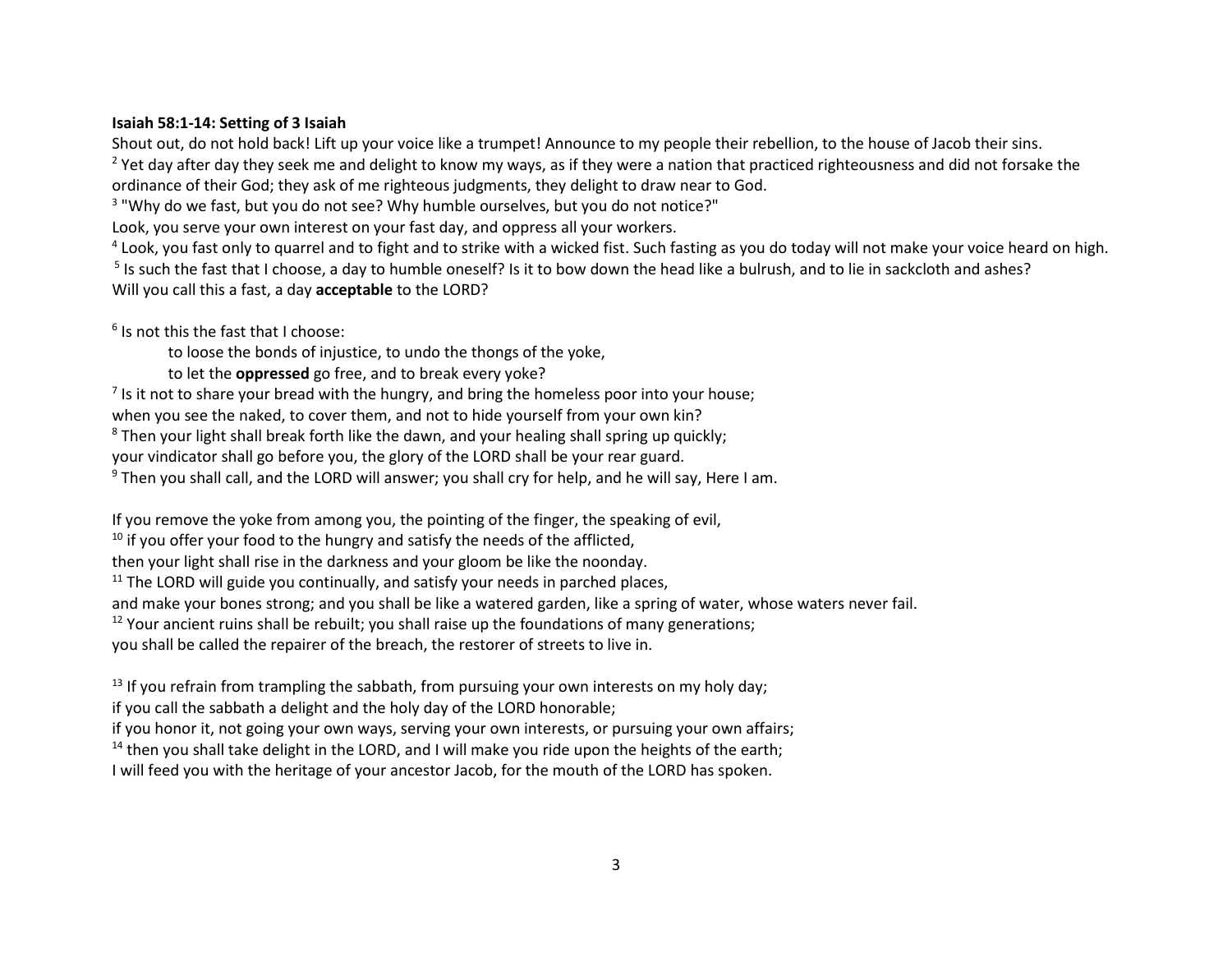## **Context: Alpha (1-2) and Omega (24) of Luke**

#### **Luke 2:9-11**

2:9 Then an angel of the Lord stood before them, and the glory of the Lord shone around them, and they were terrified. <sup>10</sup> But the angel said to them, "Do not be afraid; for see-- I am bringing you good news of great joy for all the people: <sup>11</sup> to you is born this day in the city of David a Savior, who is the Messiah, the Lord.

I am bringing you good news Great joy

All the people Savior Christ

#### **Luke 24:44-49**

**24:44** Then he said to them, "These are my words that I spoke to you while I was still with you-- that everything written about me in the law of Moses, the prophets, and the psalms must be fulfilled." <sup>45</sup> Then he opened their minds to understand the scriptures, <sup>46</sup> and he said to them, "Thus it is written, that the Messiah is to suffer and to rise from the dead on the third day,  $47$  and that repentance and forgiveness of sins is to be proclaimed in his name to all nations, beginning from Jerusalem. <sup>48</sup> You are witnesses of these things. <sup>49</sup> And see, I am sending upon you what my Father promised; so stay here in the city until you have been clothed with power from on high."

Christ

Suffer Rise Repentance/forgiveness of sins proclaimed to all nation

## **Elements of Transcendence: Word and Spirit**

## **"Word" in Luke**

Citations from Isaiah

Luke 3:2-6 (Isaiah 40:3-5)

3:2 during the high priesthood of Annas and Caiaphas, the word of God came to John son of Zechariah in the wilderness.  $3$  He went into all the region around the Jordan, proclaiming a baptism of repentance for the forgiveness of sins,  $4$  as it is written in the book of the words of the prophet Isaiah, "The voice of one crying out in the wilderness: 'Prepare the way of the Lord, make his paths straight. <sup>5</sup> Every valley shall be filled, and every mountain and hill shall be made low, and the crooked shall be made straight, and the rough ways made smooth; <sup>6</sup> and all flesh shall see the salvation of God."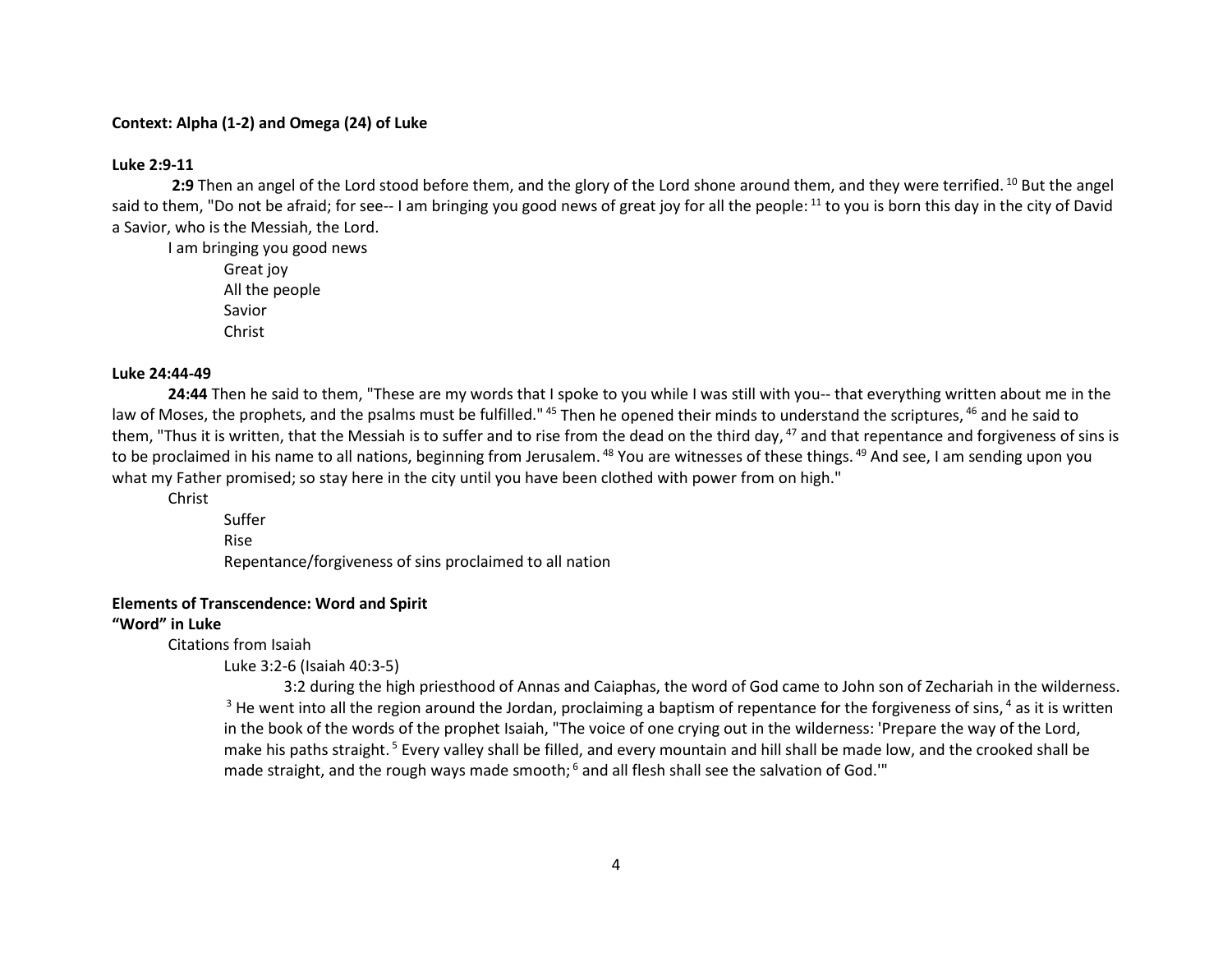Luke 4:18-19 (Isaiah 61: 1-2; 58:6)

4:18 "The Spirit of the Lord is upon me, because he has anointed me to bring good news to the poor. He has sent me to proclaim release to the captives and recovery of sight to the blind, to let the oppressed go free, <sup>19</sup> to proclaim the year of the Lord's favor."

### Luke

| 1.54-55  | He has helped his servant Israel according to the promise he made to our ancestors (Mary)            |
|----------|------------------------------------------------------------------------------------------------------|
| 1.70     | as he spoke through the mouth of his holy prophets (Zechariah)                                       |
| 1.72     | he has shown the mercy promised to our ancestors; and remembered his holy covenant (Zechariah)       |
| 2.30-32  | your salvation, prepared in the presence of all peoples, light to Gentiles, glory to Israel (Simeon) |
| 3.3      | as written in book of words of prophet Isaiah: all flesh shall see salvation of God                  |
| 3.22     | voice from heaven: Son (Ps 110), beloved (Gen 22), well pleased (Is 42)                              |
| 4.4      | It is written, one does not live by bread alone (Dt 8.3)                                             |
| 4.8      | Worship the Lord your God, serve only him (Dt 6.13)                                                  |
| 4.12     | Do not put Lord your God to the test (Dt 6.16)                                                       |
| 6.47, 49 | hears my words and does/does not do them                                                             |
| 8.11-15  | Soils: hear and bear fruit (or not)                                                                  |
| 9.35     | Voice: This is my Son, my Chosen, listen to him                                                      |
| 10.27-28 | Eternal life: love Lord your God with all your heart, and your neighbor                              |
| 10:39    | Mary chose better part: sat at Lord's feet and listened                                              |
| 24.6     | Remember how he told you                                                                             |
| 24.8     | They remembered his words                                                                            |
| 24.32    | our hearts were burning while he was opening the scriptures to us                                    |
| 24.44    | Everything written about me in law, prophets and psalms must be fulfilled                            |
| 24.45    | then he opened their minds to understand the scriptures                                              |
| 24.46-47 | Christ is to suffer, rise repentance and forgiveness proclaimed to all nations                       |
|          |                                                                                                      |

Summary: Word in Luke

Fulfilled Listen and do

Remember

Understand

Proclaim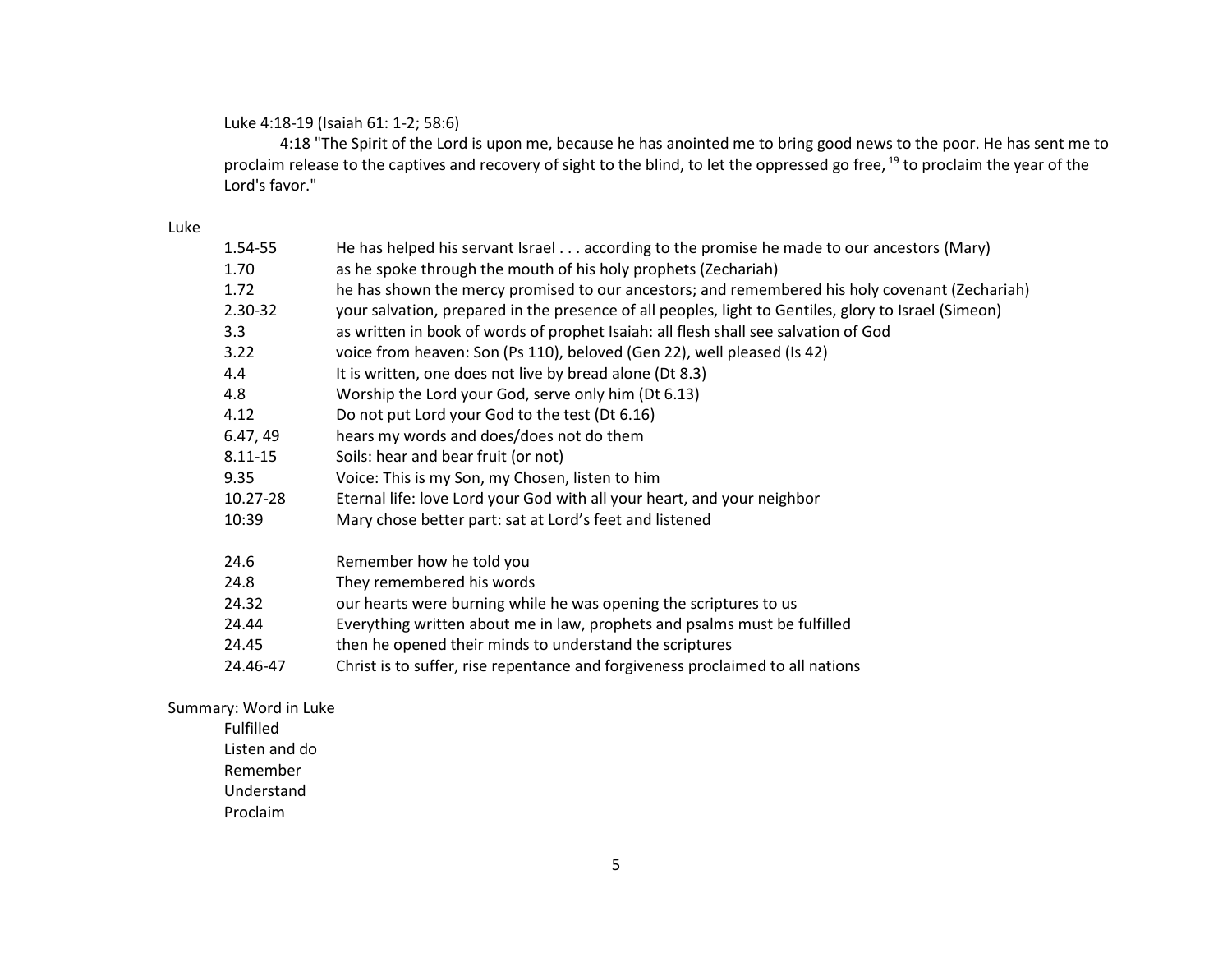#### **Transcendence: Spirit**

# **Lk 4.18 The Spirit of the Lord is upon me**

Spirit (*pneuma*) in Luke (106x!)

- 1.35 HS will come upon you
- 1.41 Elizabeth filled with
- 1.67 Zechariah filled with
- 2.25 HS upon Simeon
- 2.26 revealed to Simeon by HS
- 2.27 Simeon moved by HS
- 3.16 He (Jesus) will baptize you with HS
- 3.22 HS descended upon Jesus in his baptism
- 4.1 Jesus, full of the HS, returned
- 4:1 Jesus, led by HS in wilderness
- 4.18 The Spirit of the Lord is upon me
- 24.49 Stay until clothed with power

#### Acts

- 1.8 You will receive power when the HS has come upon you
- 2.4 All of them were filled with HS
- 2.17 In the last days I will pour out my Spirit (Joel 3)
- 6.5 Stephen, full of HS
- 7.51 Like your fathers, you resist the HS
- 10.19 HS said to Peter
- 10.38 told how God anointed Jesus with HS
- 10.44 HS came upon all who heard
- 10.45 the gift of the HS has been poured out even on Gentiles
- 10.47 Who can withhold water? They have received HS just as we did
- 11.12 HS told me to have no hesitation about going with them
- 11.15 HS came upon them just as on us
- 11.16 I remembered: You will be baptized with the HS
- 13.2 While worshiping and fasting, HS said, set apart Barnabas and Saul
- 13.4 sent by HS, they went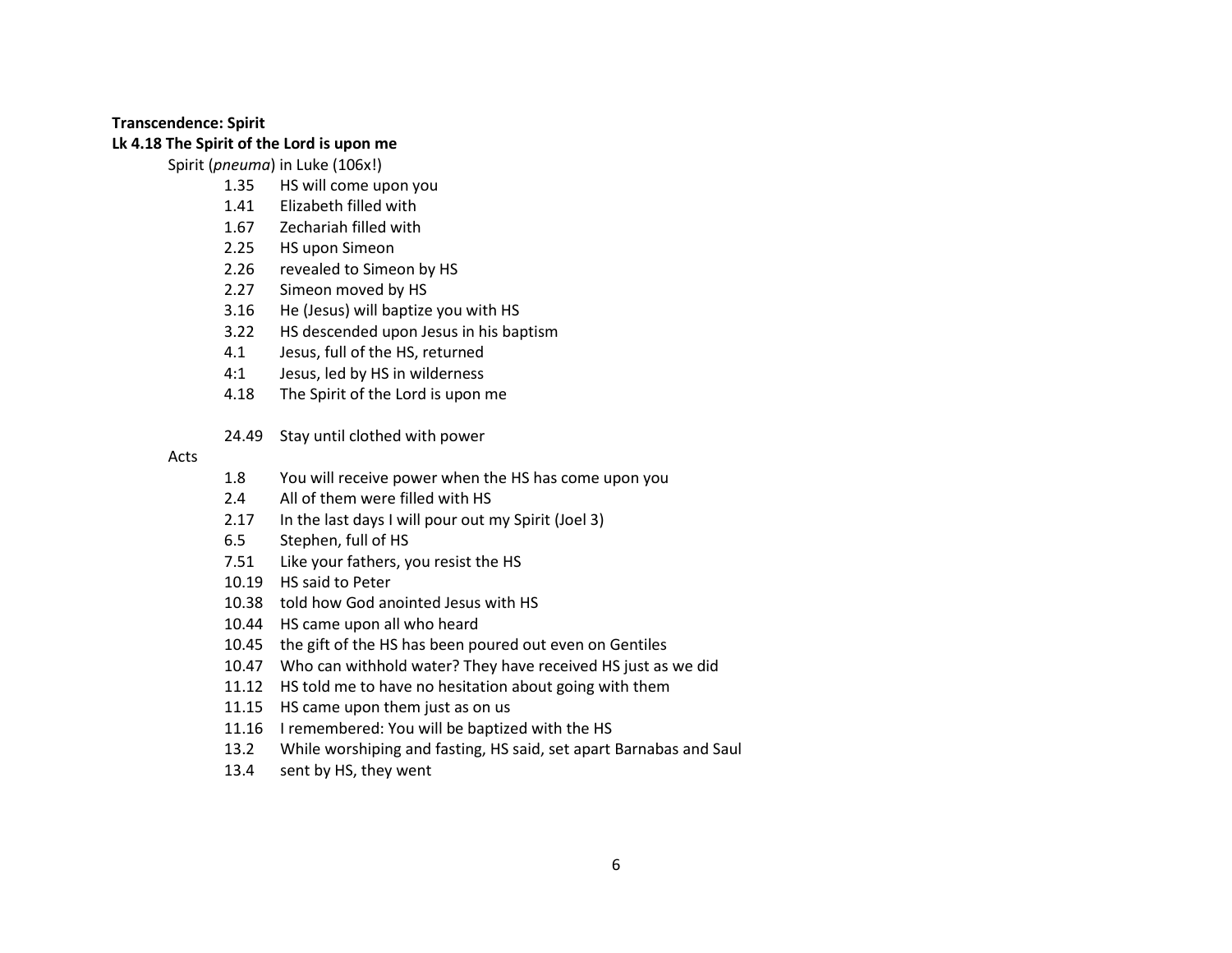## **Spirit in Isaiah (***ruach***)**

- Is 42.1 I have put my spirit upon him (1st Servant Song)
	- 44.3 I will pour my spirit on your descendants
	- 61.1 The spirit of the Lord is upon me...

# **Lk 4.18 He has anointed me to bring good news to the poor**

Anointed (*chrio*) root verb of *Christos*: anointed one

- 2.11 born to you a savior, X.
- 9.22 who do you say that I am? X. (definition follows!)
- 23.35 let him save himself if he is the X.
- 23.39 insults: if you are X., save yourself and us
- 24.26 X. had to suffer, then enter glory
- 2446 X. will suffer, rise, be proclaimed

# Bring good news (*euaggelizo*)

- 2:10 angel to shepherds "I bring you good news . . ."
- 3:18 John "proclaimed good news" to the people
- 4:18 Jesus eu. to the poor
- 4:43 I must eu. to other cities
- 7:22! Go tell John, the blind, lame, lepers, deaf, dead, and poor are eu.
- 16:16 good news of the kingdom is eu.
- Luke describes action, recipients, content of the proclamation!

What is "good news" for the poor? Fruit of repentance: a dynamic process begun with repentance

# **Isaiah "bear tidings" (***basar***)**

BDB Hebrew Lexicon "to herald as glad tidings the salvation of God (chiefly exilic usage); to preach the advent of YHWH in salvation"

(Root of NT "gospel, evangel")

- 40.9 Zion, herald of good tidings . . .
- 40.9 Jerusalem, herald of good tidings, say to the cities of Judah, "Here is your God!" (return from exile!)
- 52.7 How beautiful the feet of one who brings good news
- 52.7 who announces salvation "Your God reigns!"
- 60.7 the one who proclaims the praises of YHWH
- 61.1!!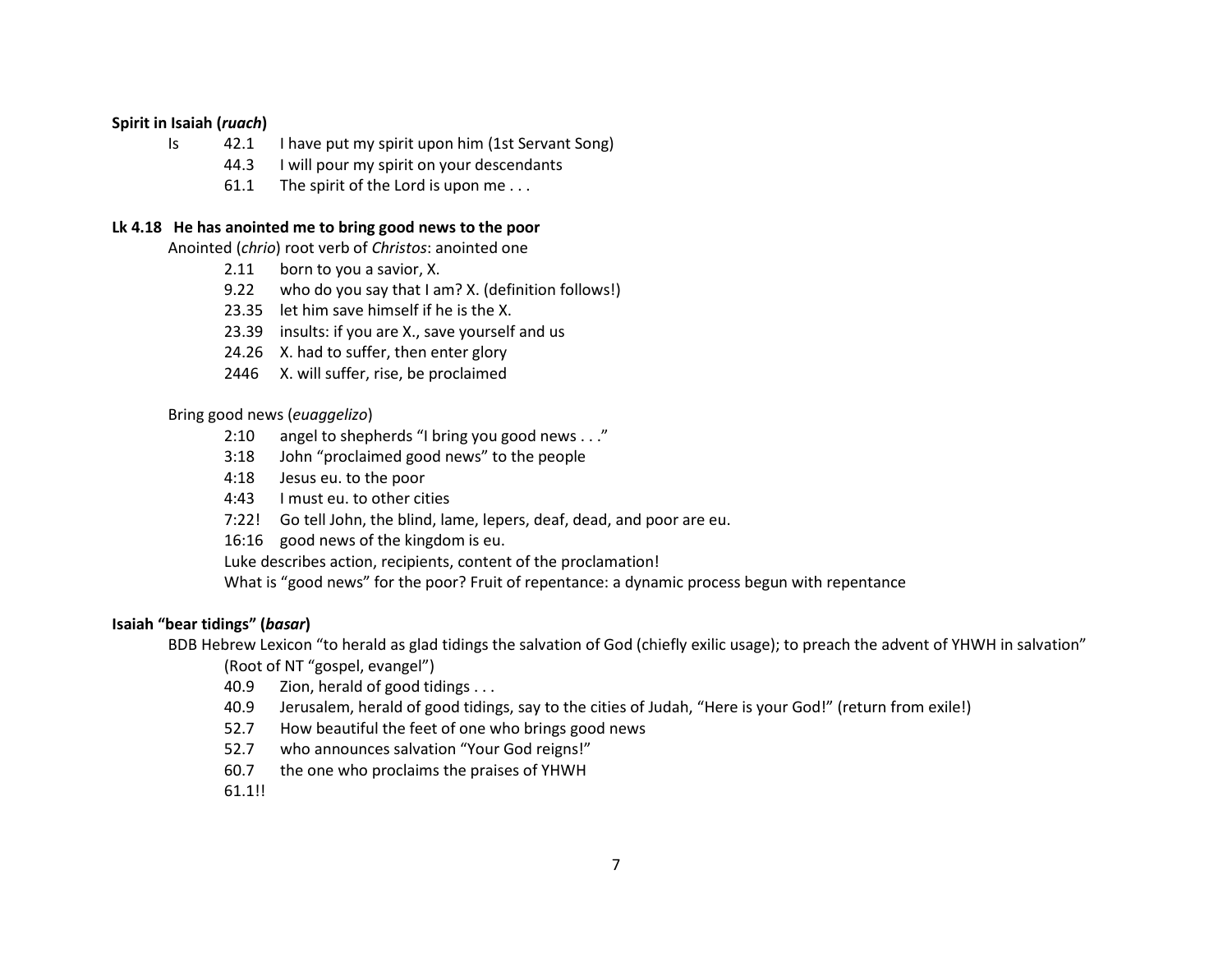Note also:

Ps 40.9 I have told the glad news of deliverance in the great congregation (context of "new song") Ps 96.2 New song: I tell of his salvation from day to day

"to the poor" (*ptochos* = not self-sufficient)

- 4:18 Jesus proclaims good news to
- 6:20 blessed are you p.
- 7:22 the one who is to come: good news to the p.
- 14:13 invite the p.
- 14:21 bring the p.
- 16:20 blind p. man named Lazarus lying at gate of rich man
- 16:22 died
- 18:22 eternal life: sell all and give to the p.
- 19:8 Zaccheus: I give half to the p.
- 21:3 p. widow put in more (her *bios*)

# **LK 4:18 He has sent me to proclaim release to the captives, and recovery of sight to the blind**

Proclaim (*kerusso*)

- 3.3 John: proclaiming a baptism of repentance for the forgiveness of sins
- 4.18 Jesus sent to proclaim release
- 4.19 to proclaim the year of the Lord's favor
- 24.47 repentance/forgiveness of sins will be proclaimed in his name to all nations

Release (*aphesis*: lifting)

- 1.77 knowledge of salvation through the forgiveness of sins (Zechariah to John)
- 3.3 word came to John, went proclaiming a baptism of repentance for the forgiveness of sins
- 4.18 He has sent me to proclaim release
- 4.18 to release the oppressed
- 24.47 repentance/forgiveness of sins will be proclaimed in his name to all nations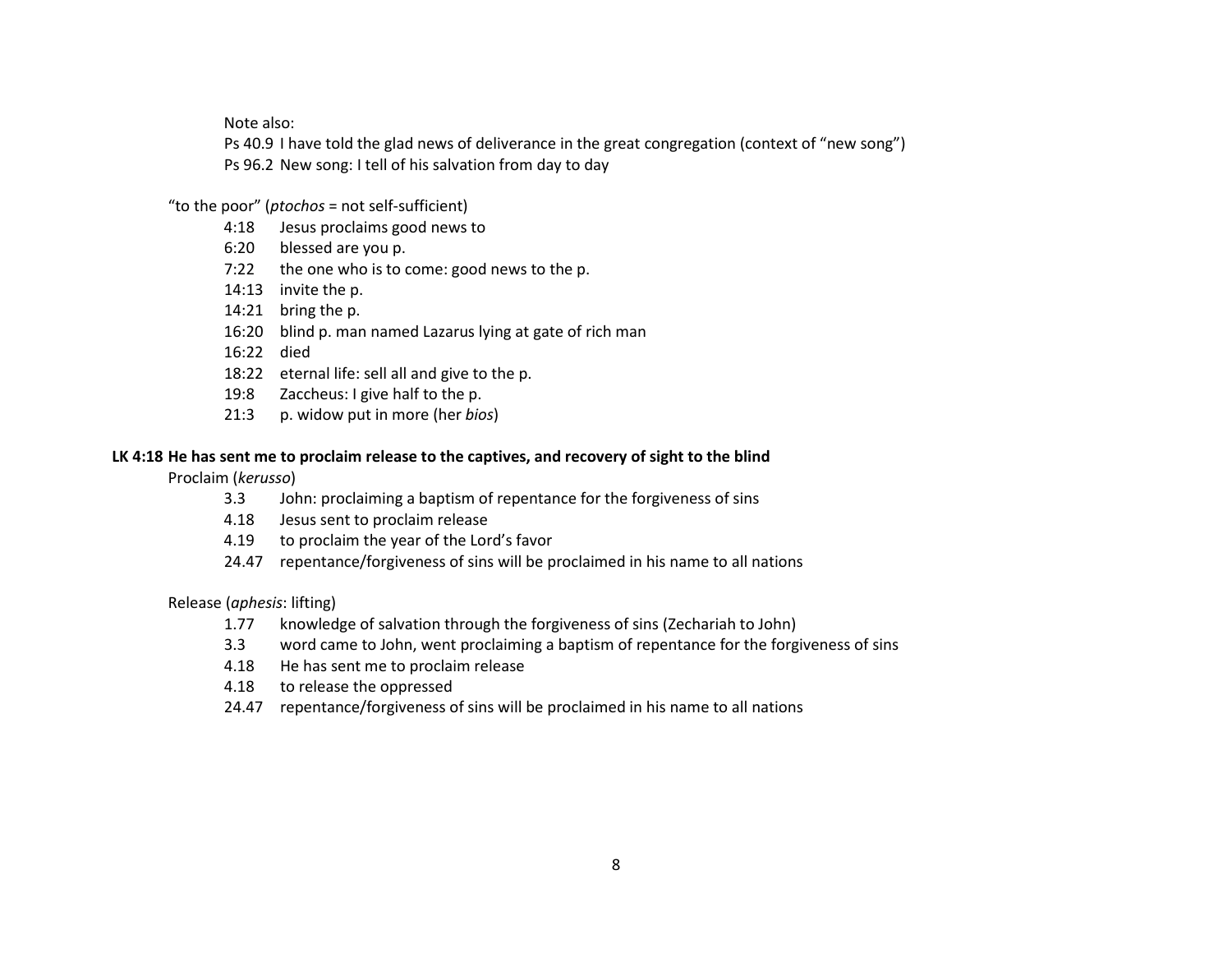# Blind (*tuphlos*)

- 4:18 proclaim recovery of sight to the b.
- 7:21,22 b. receive sight
- 14:13 Invite b. to banquet
- 14:21 bring in
- 18:35 b. man sitting, begging

#### **Lk 4.18 to let the oppressed go free (release the oppressed)**

Isaiah 58.6 Is not this the fast that I choose: to loose the bonds of injustice, to undo the thongs of the yoke, to let the **oppressed** go free, and to break every yoke?

# **Lk 4.19 to proclaim the year of the Lord's favor**

"To proclaim the year of the Lord's favor" Leviticus 25: Year of Jubilee Day of Atonement in year 49 hallows year 50 "rest" for the land Release from debt slavery Theological economics: LORD is owner Walter Brueggemann, *Isaiah 40-66*, p. 214

> "There is no doubt that a vision of jubilee  $-$  that is, a profound hope for the disadvantaged  $-$  is shockingly devastating to those who value and benefit from the status quo. Sharon Ringe . . . has forcefully suggested that this announcement is a clue and signal for the entire ministry of Jesus, a radical undertaking of the reordering of human community."

## "Acceptable" (*dektos*)

Lk 4:19 Jesus proclaims acceptable year Lk 4:24 no prophet is acceptable in the prophet's hometown Ac 10:35 in every nation anyone who fears God and does what is right is acceptable to God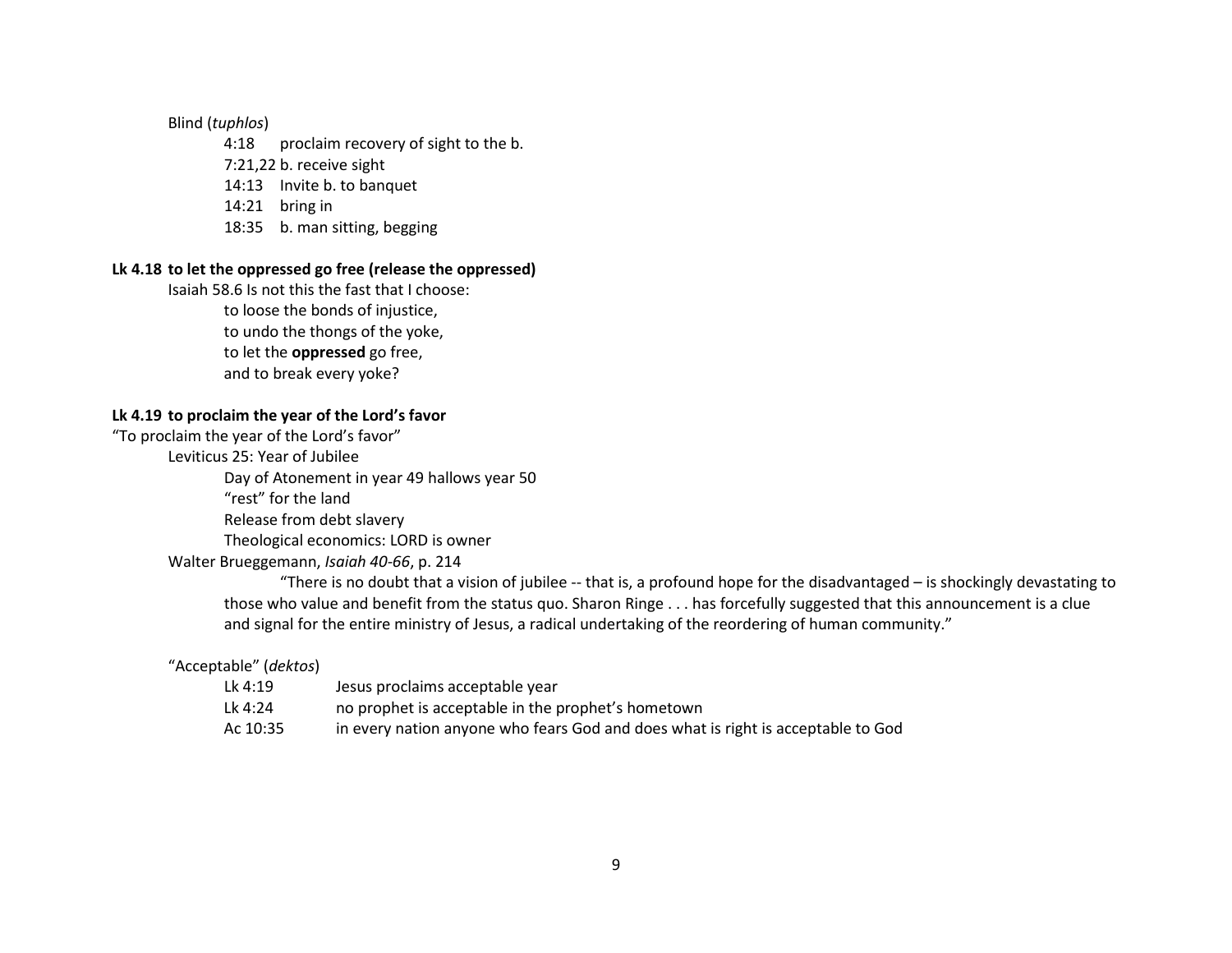#### Acts 10:34-48

Then Peter began to speak to them: "I truly understand that God shows **no partiality**, <sup>35</sup> but in **every nation** anyone who fears him and does what is right is **acceptable** to him. <sup>36</sup> You know the message he sent to the people of Israel, preaching peace by Jesus Christ-- he is Lord of all. <sup>37</sup> That message spread throughout Judea, beginning in Galilee after the baptism that John announced: <sup>38</sup> how God anointed Jesus of Nazareth with the Holy Spirit and with power; how he went about doing good and healing all who were oppressed by the devil, for God was with him.<sup>39</sup> We are witnesses to all that he did both in Judea and in Jerusalem. They put him to death by hanging him on a tree;  $40$  but God raised him on the third day and allowed him to appear,  $41$  not to all the people but to us who were chosen by God as witnesses, and who ate and drank with him after he rose from the dead.<sup>42</sup> He commanded us to preach to the people and to testify that he is the one ordained by God as judge of the living and the dead. <sup>43</sup> All the prophets testify about him that **everyone** who believes in him receives forgiveness of sins through his name."

<sup>44</sup> While Peter was still speaking, the **Holy Spirit** fell upon all who heard the word. <sup>45</sup> The circumcised believers who had come with Peter were astounded that **the gift of the Holy Spirit had been poured out even on the Gentiles**, <sup>46</sup> for they heard them speaking in tongues and extolling God. Then Peter said, <sup>47</sup> "**Can anyone withhold the water for baptizing these people who have received the Holy Spirit just as we have?"** <sup>48</sup> So he ordered them to be baptized in the name of Jesus Christ. Then they invited him to stay for several days.

"Acceptable" (Hebrew: *ratzon,* from verb *ratza*, "be pleased with, accept")

Isaiah

- 40.2 Comfort my people, speak tenderly to Jerusalem, cry to her that her iniquity is *pardoned*
- 42.1 Here is my servant, my chosen in whom my soul *delights* (1<sup>st</sup> Servant Song)
- 49.8 in a time of *favor* I have answered you (following 2<sup>nd</sup> Servant Song)
- 56.6-8 Foreigners . . . who keep the sabbath . . . I will bring to my holy mountain Their burnt offerings and sacrifices will be *accepted* on my altar; For my house shall be called a house of prayer for all peoples
- 58.5 Will you call this fast a day *acceptable* to the LORD? (serve your own interest/oppress your workers) No! The fast I choose:
	- Loose bonds of injustice
	- Let oppressed go free
	- Break every yoke
	- Share your bread with the hungry
	- Bring homeless poor into your house
	- Cover the naked
	- Then your light shall break forth The glory of the LORD shall be your rear guard You shall call, the LORD will answer, Here I am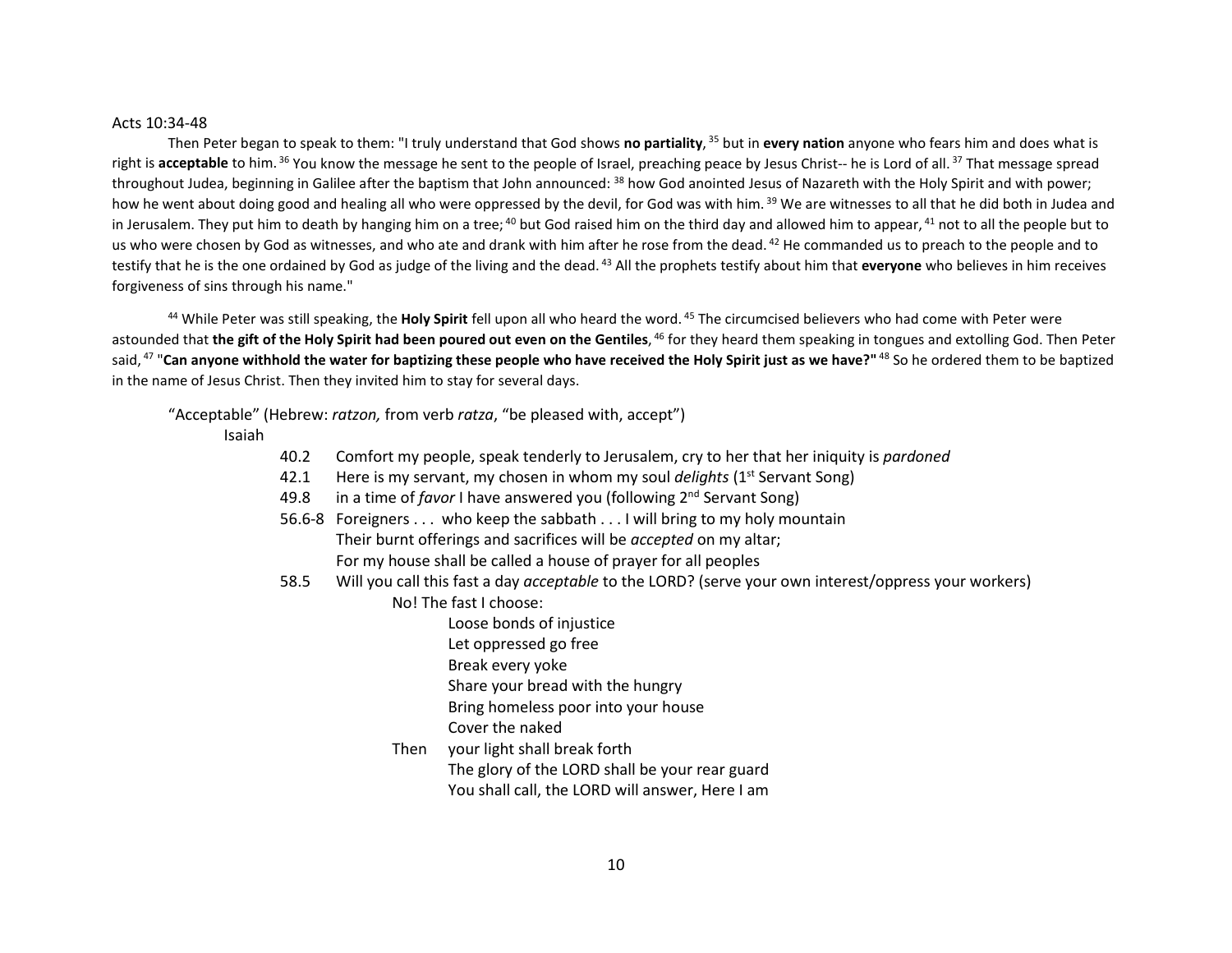- 60.7 Arabian flocks and rams shall be *acceptable* on my altar
- 60.10 In my *favor* I have had mercy on you

## **61.2 To proclaim the** *acceptable* **year of the LORD**

Micah

6.6-8

With what shall I come before the LORD?

Will the LORD *be pleased* with thousands of rams?

Shall I give my firstborn for my transgressions?

He has told you what is good; what does the LORD require of you, but to

- Do justice
- Love kindness

Walk humbly with your God

### Psalms

85.2 You *were favorable* to your land

Restore us again

Surely his salvation is at hand

Steadfast love and faithfulness will meet; righteousness and peace will kiss each other

Faithfulness will spring up from the ground, and righteousness will look down from the sky.

*Babette's Feast*!

51.16 You have no delight in sacrifice;

If I were to give a burnt offering, you would not *be pleased*

51.17 The sacrifice *acceptable* to God is a spirit of brokenness (*sabar*);

a broken (*sabar*) and contrite heart you will not despise.

Conclusion and beginning of heart creation:

You are the man!

I have sinned

Have mercy

Create in me a clean heart

Then I will teach

Open my lips

Isaiah 61.1: Spirit of LORD is upon me . . . to bring good news . . . to bind up *brokenhearted*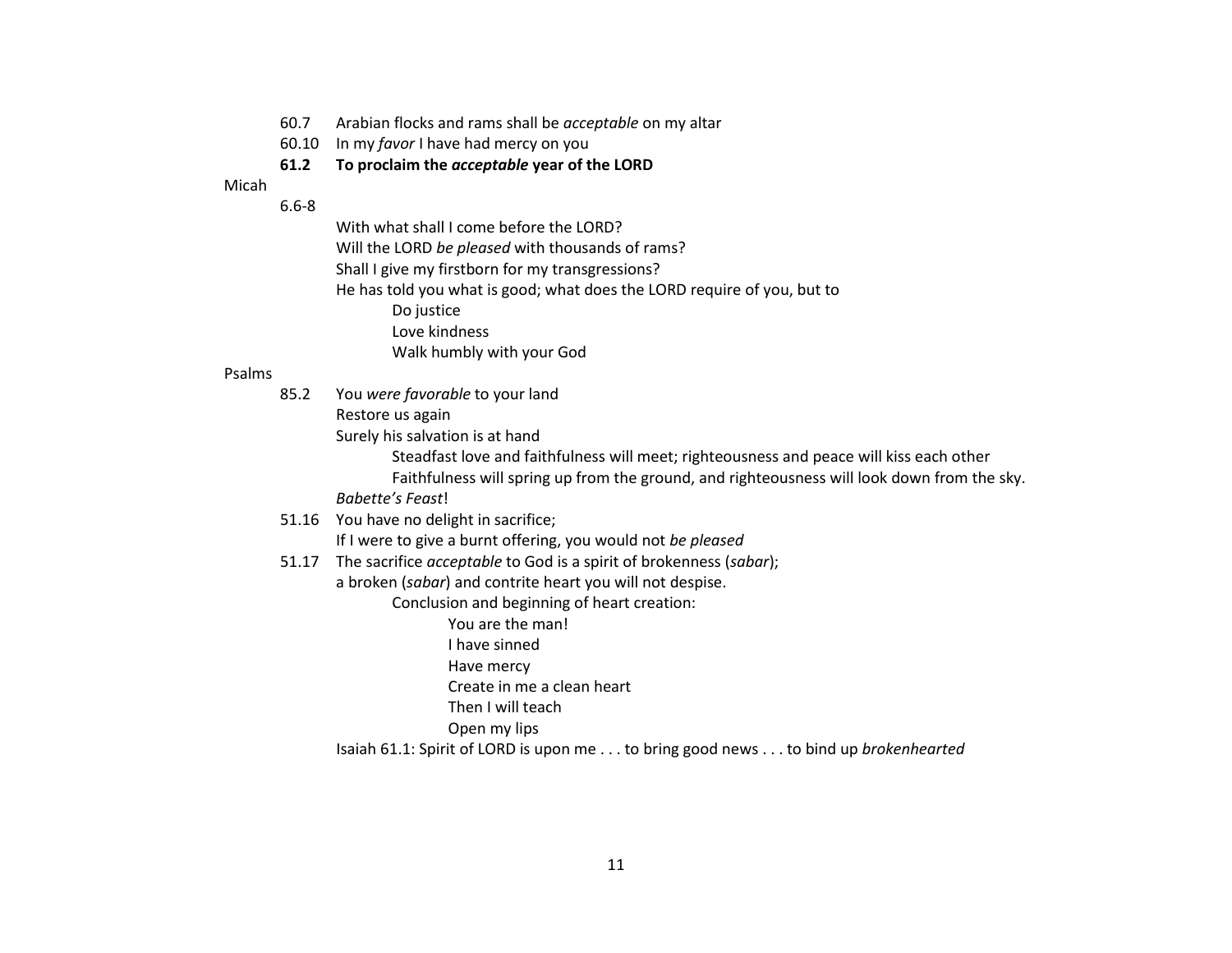### **Lk 4.24 No prophet is** *accepted* **in the prophet's** *hometown***.**

Many widows *in Israel* Elijah sent to widow at Zarephath (1 Kings 17) Many lepers *in Israel* Elisha cleansed Naaman the Syrian (2 Kings 5) *Patris* loyalty!

From "amazed at words of grace" to "filled with rage!"

# James Sanders, "Isaiah in Luke," in *Luke and Scripture*, 1993.

- p. 21 "The central concept of Jubilee was periodic release or liberty: letting the land periodically lie fallow, releasing debts, freeing slaves, and repatriating property. . . . The matter of greatest interest to the congregation in Nazareth who heard Jesus read the Isaiah passage was release from the burden of Roman oppression."
- p. 22 "They would have identified, in their turn, with the poor (for they were poor), the captives (for they felt themselves to be captive to the Romans), the blind (for they felt like dungeon inmates who were blind), and the oppressed (for they surely were oppressed). They had every right to feel that the blessings of Jubilee would devolve on them when the eschaton arrived, and when Messiah, or Elijah, the herald of the eschaton, came."
- p. 24 "The freedom of the God of grace is perhaps the most difficult concept for any generation of believers to grasp. Jesus interpreted Scripture (Isaiah 61) by Scripture (1 Kings 17 and 2 Kings 5) using the hermeneutic of the freedom of the God of grace – free even at the eschaton, in the great Jubilee, to bestow the blessings of Isaiah 61 on other than those who felt they were elect."
- p. 24 "If in reading Luke 4 one identifies with the congregation, one can move with them from the feeling of hope and elation, after Jesus had read the Isaianic passage, to the feeling of intense anger which they understandably would feel at hearing the favorite passage (something like John 3:16 for Christians) interpreted in such a way as to indicate that at the eschaton, when the curtain of ultimate truth was lifted, God might freely bestow favors and blessings on folk outside the in-group of true believers."

"The real prophetic offense in Jesus' sermon was theological: it was serious and ultimate. Jesus told the congregation that God was not Jewish. This was comparable to a preacher saying that God is not Christian. Of course God is not Muslim, Buddhist, Communist, or any other faith. . . . Whenever we feel we have a corner on truth or a commanding grip on reality, then, if we are fortunate, a prophet will appear to shock us into realizing that God is God. It is not that God is not our Redeemer. Thank God, God is! But God is also the Creator of all peoples. God is both committed in promises and free to surprise and even re-create us. God is free to bestow grace anywhere. Grace is a form of divine injustice – undeserved when God first bestowed it on Israel, and undeserved when God bestows it on Phoenecian widows and Syrian lepers."

p. 25 "Luke's Jesus brings Isaiah forward to the first-century, and to the twentieth century." (Twenty-first century also!)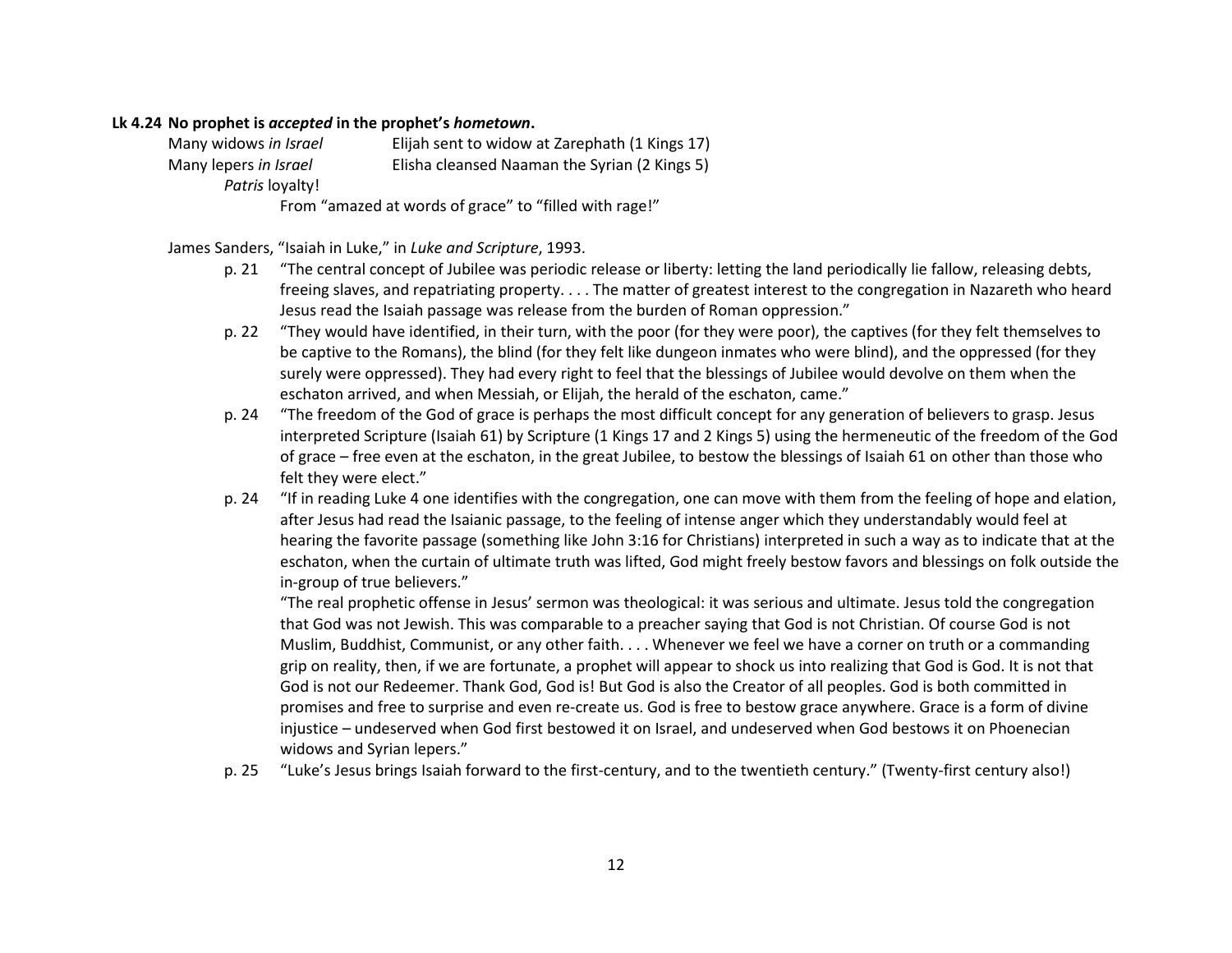# **Isaiah 49:1-6 (2nd Servant Song)**

1 Listen to me, O coastlands, pay attention, you peoples from far away! The LORD called me before I was born, while I was in my mother's womb he named me.  $2$  He made my mouth like a sharp sword, in the shadow of his hand he hid me; he made me a polished arrow, in his quiver he hid me away. <sup>3</sup> And he said to me, "You are my servant, Israel, in whom I will be glorified." <sup>4</sup> But I said, "I have labored in vain, I have spent my strength for nothing and vanity; yet surely my cause is with the LORD, and my reward with my God."

 $5$  And now the LORD says, who formed me in the womb to be his servant,

to bring Jacob back to him, and that Israel might be gathered to him,

for I am honored in the sight of the LORD,

and my God has become my strength—

 $6$  he says, "It is too light a thing that you should be my servant

to raise up the tribes of Jacob

and to restore the survivors of Israel;

I will give you as a light to the nations,

that my salvation may reach to the end of the earth."

James Sanders, "Isaiah in Luke," in *Luke and Scripture*, 1993.

p. 20 "Isaiah 49:6, which is explicitly cited in Acts 13:47 and is reflected in Luke 1:79 and 24:47 as well as in Acts 1:8 and 26:20, apparently influenced the shape of Luke's entire work."